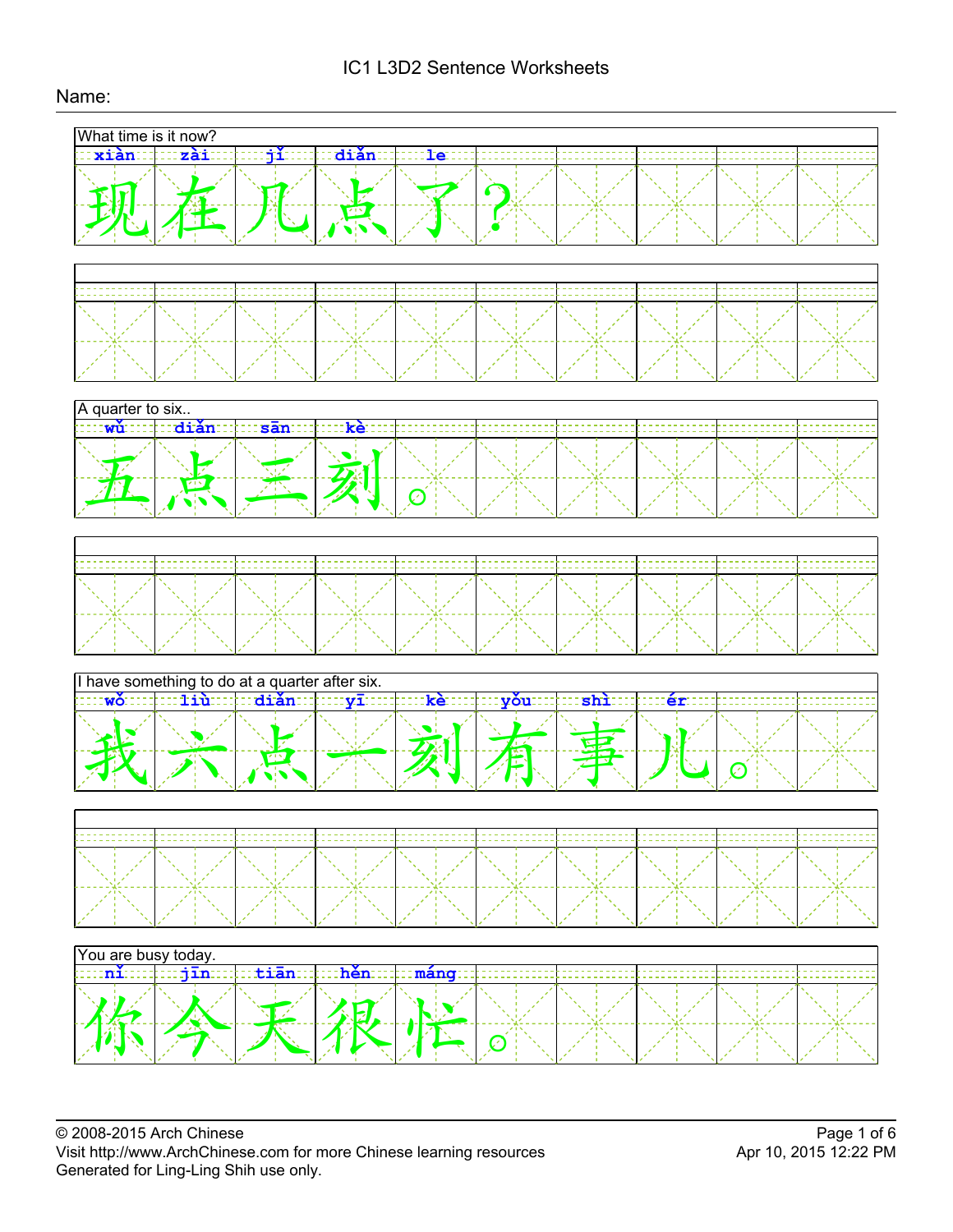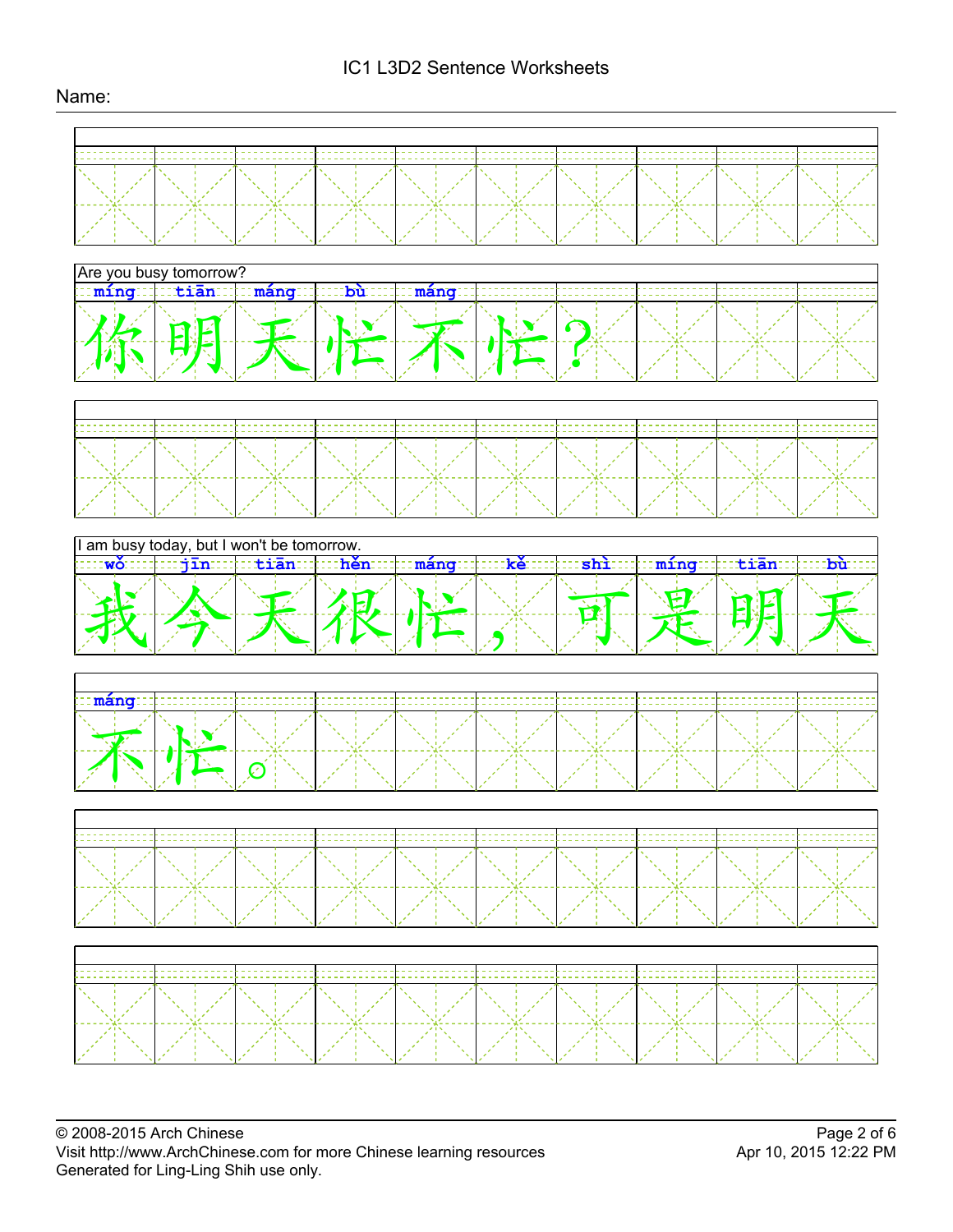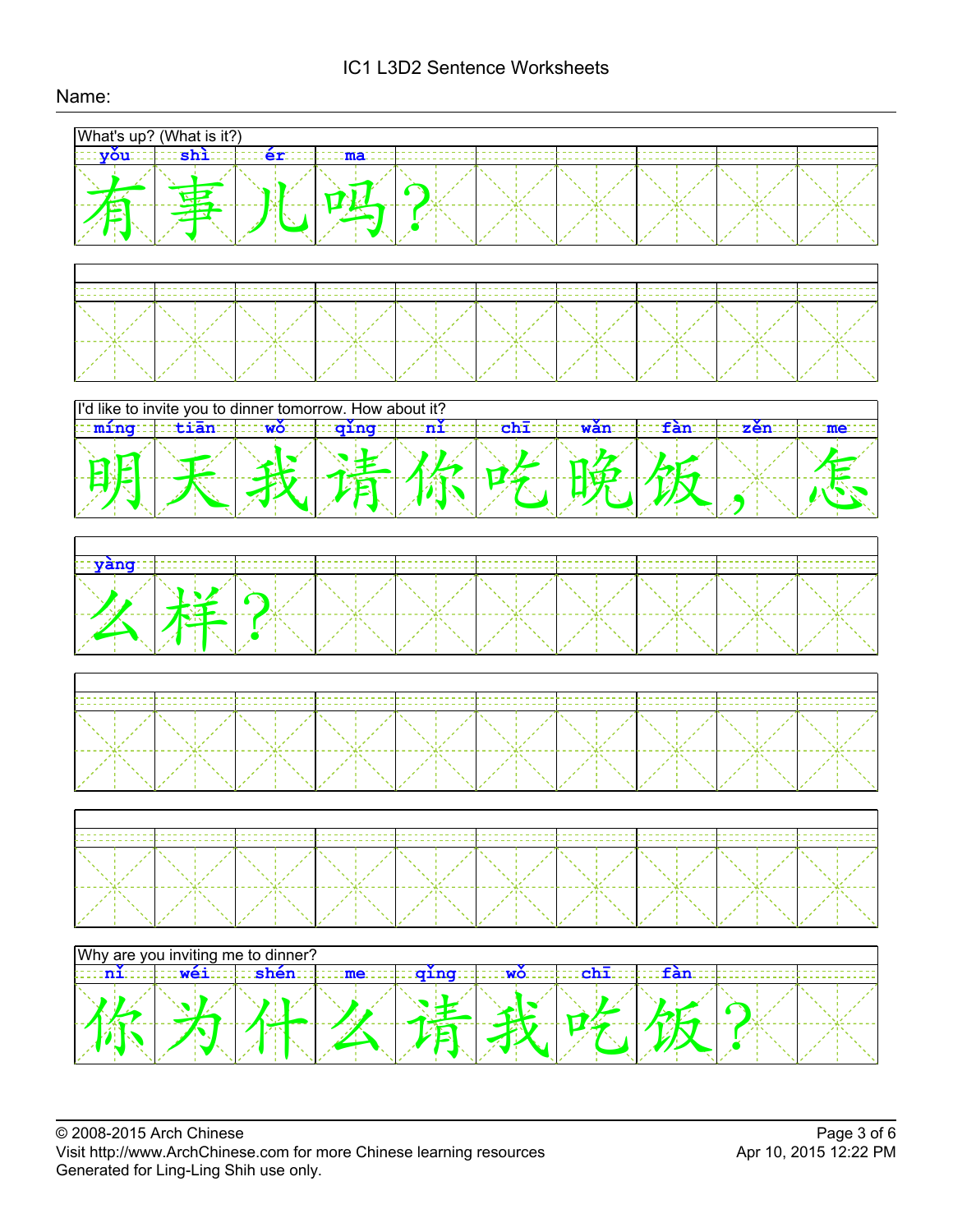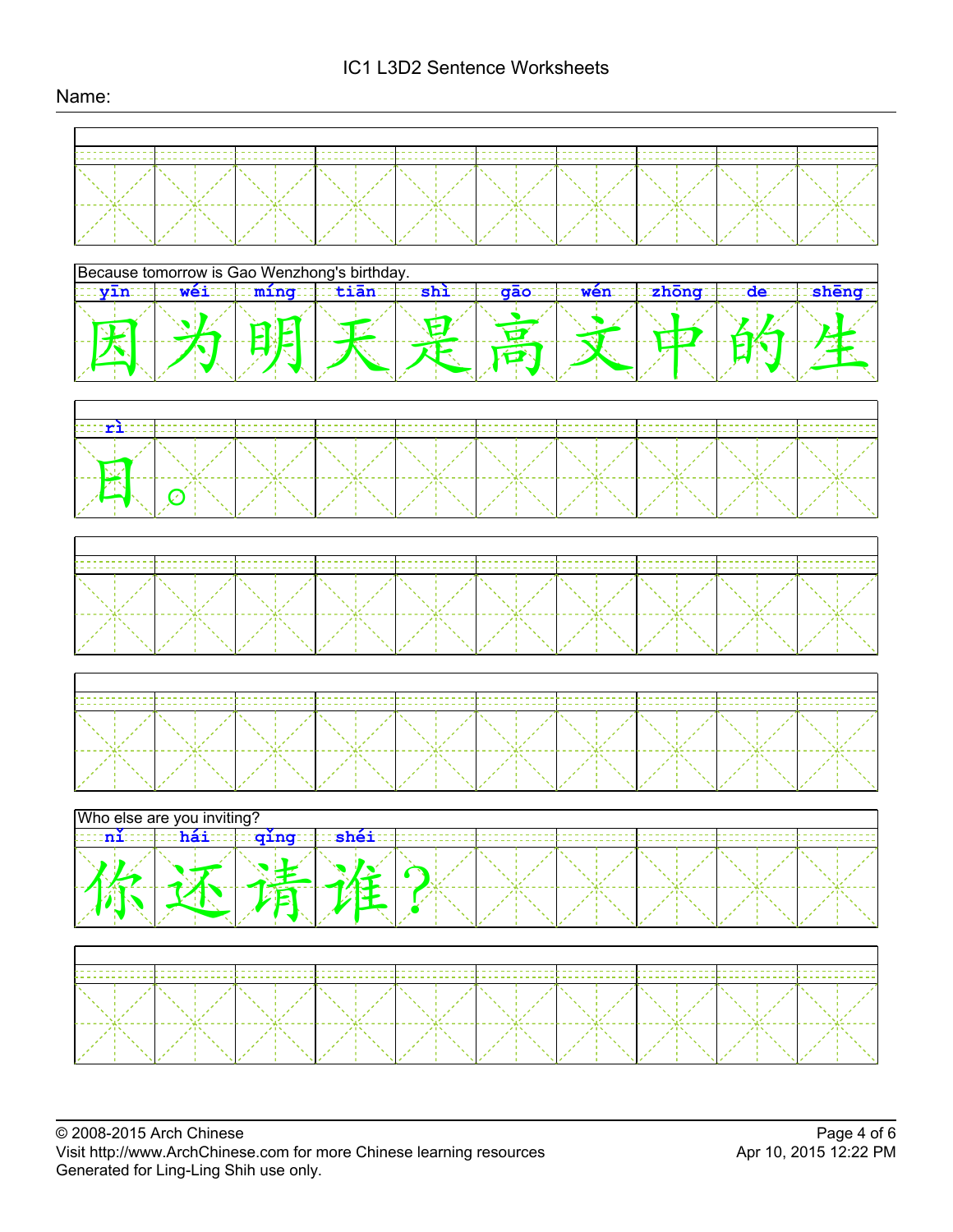# IC1 L3D2 Sentence Worksheets